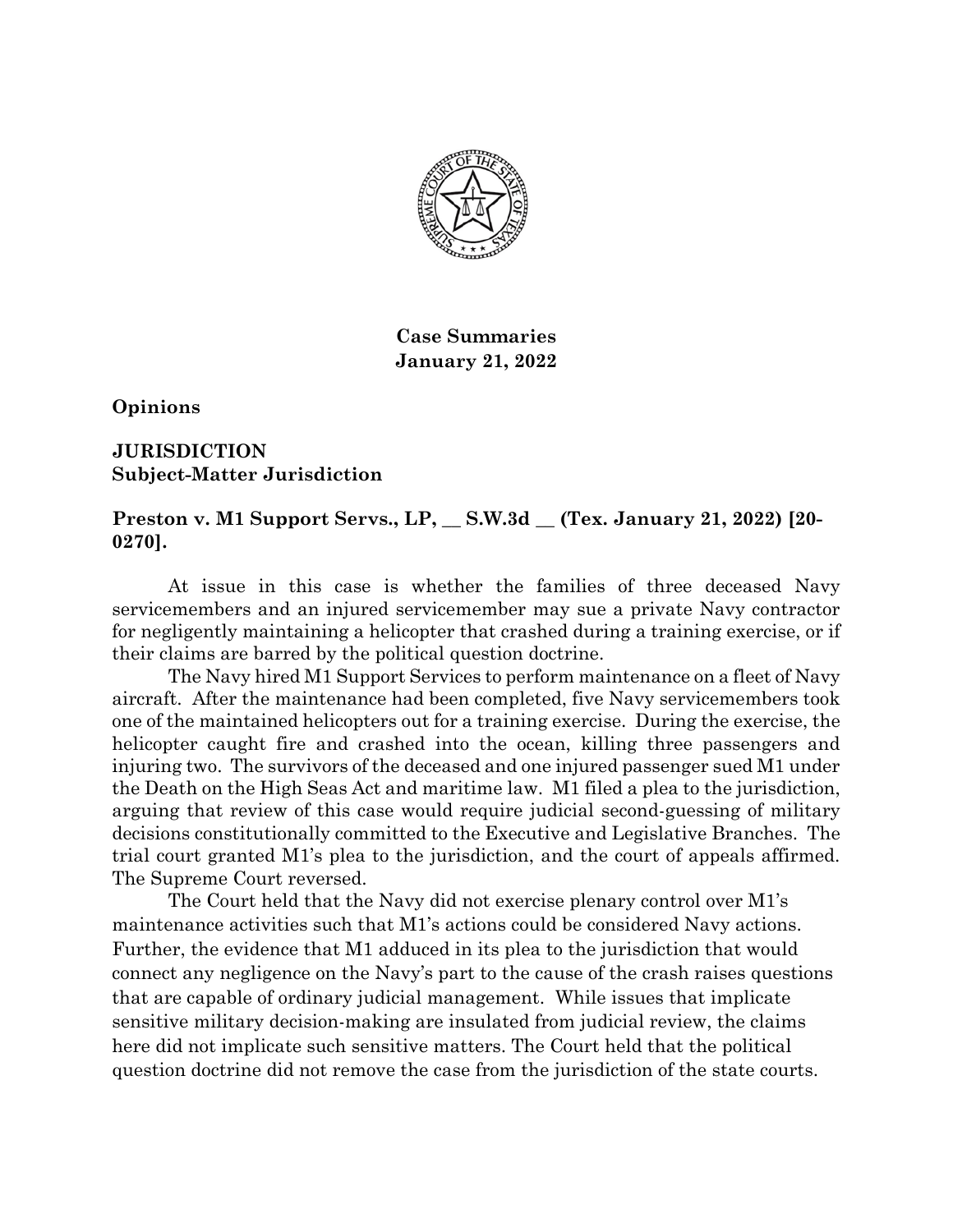The Court reversed the court of appeals' judgment and remanded the case to the trial court for further proceedings.

#### **Grants**

# **ADMINISTRATIVE LAW Enforcement**

#### *Whole Woman's Health v. Jackson***,** *certified question accepted***, — Tex. Sup. Ct. J. — (January 21, 2022) [22-0033]**

At issue in this case is whether certain government entities are authorized to enforce the Texas Heartbeat Act.

Whole Woman's Health and the other plaintiffs are abortion providers who sought pre-enforcement review of Senate Bill 8 in federal court based on the allegation that SB8 violates the Federal Constitution. They sought an injunction barring several defendants from taking any action to enforce the statute: a statecourt judge, a state court clerk, the Attorney General, the executive direct of the Texas Medical Board; the executive director of the Texas Board of Nursing, the executive director of the Texas Board of Pharmacy, the executive commissioner of the Texas Health and Human Services Commission, and one private individual.

The public-official defendants moved to dismiss the complaint citing, among other things, the doctrine of sovereign immunity. The private individual also moved to dismiss, claiming that the petitioners lacked standing to sue him. The trial court denied these motions. The public-official defendants filed an interlocutory appeal with the Fifth Circuit under the collateral order doctrine, which allows immediate appellate review of an order denying sovereign immunity. The Fifth Circuit decided to entertain a second interlocutory appeal filed by the individual given the overlap in issues between his appeal and the appeal filed by the public-official defendants. The Fifth Circuit denied the petitioners' request for an injunction barring the law's enforcement pending resolution of the merits of the defendants' appeals, and instead issued an order staying proceedings in the trial court until that time.

The plaintiffs then filed a request for injunctive relief with the Supreme Court, seeking emergency resolution of their application ahead of SB8's approaching effective date. The Supreme Court affirmed the district court in part and reversed in part. It reversed as to the state-court judge, the state-court clerk, the Attorney General, and the private individual. It affirmed the denial of the Texas licensing officials' motion to dismiss.

On remand to the Fifth Circuit, the Texas licensing officials moved for certification of the novel issues of state law and for a briefing schedule regarding the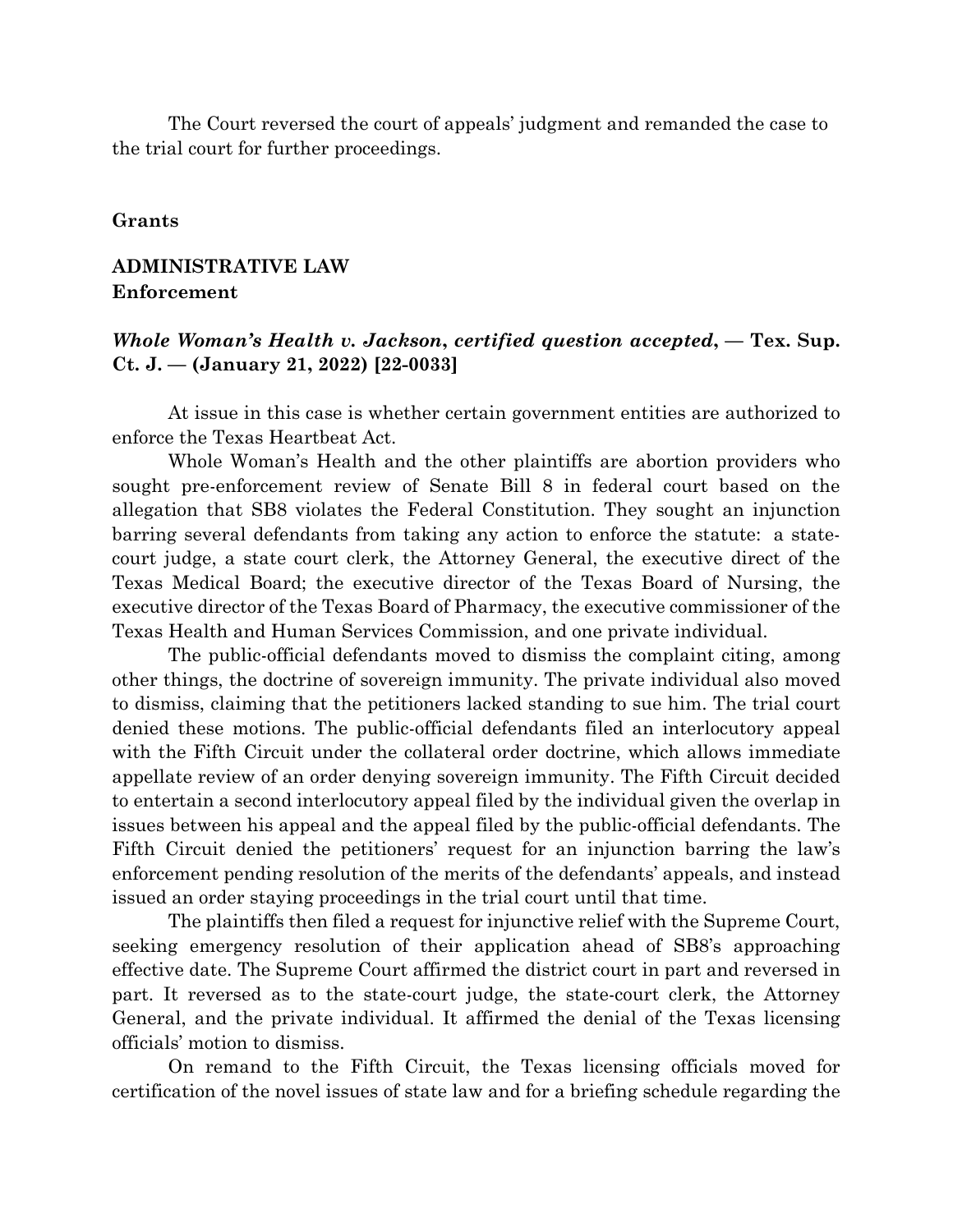two issues that Texas raised on appeal but the Supreme Court passed on deciding challenge to section 4 of SB8 on attorney fees and Article III standing to sue the licensing officials. The plaintiffs opposed the motions, arguing that the Supreme Court's opinion foreclosed both of these possibilities and that the Fifth Circuit's only remaining job was to remand to the district court without further action. The Fifth Circuit certified the following question to this Court: Whether Texas law authorizes the Attorney General, Texas Medical Board, the Texas Board of Nursing, the Texas Board of Pharmacy, or the Texas Health and Human Services Commission, directly or indirectly, to take disciplinary or adverse action of any sort against individuals or entities that violate the Texas Heartbeat Act, given the enforcement authority granted by various provisions of the Texas Occupations Code, the Texas Administrative Code, and the Texas Health and Safety Code and given the restrictions on public enforcement in sections 171.005, 171.207 and 171.208(a) of the Texas Health and Safety Code.

The Court accepted the certified question. Oral argument as not yet been set.

#### **GOVERNMENTAL IMMUNITY Standing**

## *Abbott v. Mexican Am. Legis. Caucus, Tex. House of Representatives***,** *granted on notation of probable jurisdiction over direct appeal***, — Tex. Sup. Ct. J. — (January 21, 2022) [22-0008]**

This direct appeal arises from two suits challenging the constitutionality of the Legislature's recent reapportionment of the State's senatorial and representative districts based on the 2020 census. The suits were transferred to and consolidated before a special three-judge district court under Chapter 22A of the Government. In the direct appeal, the State parties challenge the special trial court's interlocutory order on their pleas to the jurisdiction.

In November 2021, the Mexican American Legislative Caucus, Texas House of Representatives (MALC) sued the Governor and the Secretary of State in Travis County district court to challenge the constitutionality of HB1, which reapportioned Texas's representative districts. MALC alleges that HB1 is unconstitutional because it violates Article III, section 26 of the Texas Constitution—the "county line rule" by splitting the Cameron County line twice, extending in two different directions into two different contiguous counties to form two distinct state representative districts. MALC seeks declaratory and injunctive relief.

In a separate case filed the same month, two state senators, a registered voter, and the Tejano Democrats (collectively, the Gutierrez plaintiffs) sued the State of Texas in Travis County district court to challenge the validity of both HB1 and SB4